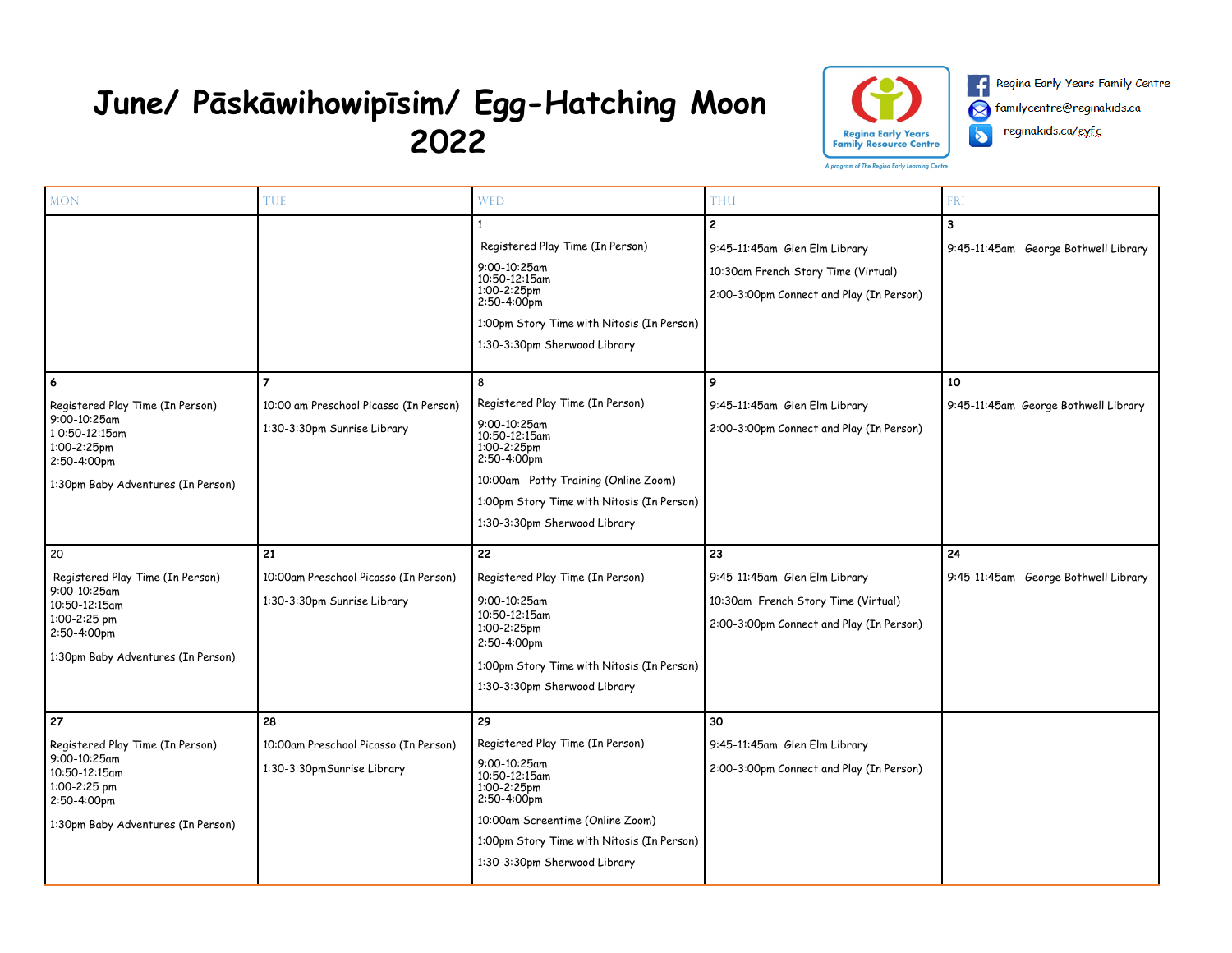| Preschool Picasso                                                                                                                                                                                                                                                                                                                                                                                                                                 | Connect & Play YQR                                                                                                                                                                                                                                                                                                                                                                                                                                     |  |
|---------------------------------------------------------------------------------------------------------------------------------------------------------------------------------------------------------------------------------------------------------------------------------------------------------------------------------------------------------------------------------------------------------------------------------------------------|--------------------------------------------------------------------------------------------------------------------------------------------------------------------------------------------------------------------------------------------------------------------------------------------------------------------------------------------------------------------------------------------------------------------------------------------------------|--|
| 10:00 am Thursdays                                                                                                                                                                                                                                                                                                                                                                                                                                | 2:00-3:00 pm Thursdays                                                                                                                                                                                                                                                                                                                                                                                                                                 |  |
| For ages 2-5yrs                                                                                                                                                                                                                                                                                                                                                                                                                                   | For ages 0-5yrs                                                                                                                                                                                                                                                                                                                                                                                                                                        |  |
| Join Linda to create beautiful works of art while exploring a variety of                                                                                                                                                                                                                                                                                                                                                                          | At our new Location 3079 5th Ave with Pam                                                                                                                                                                                                                                                                                                                                                                                                              |  |
| materials.                                                                                                                                                                                                                                                                                                                                                                                                                                        | For ages $0-5 +$ caregiver.                                                                                                                                                                                                                                                                                                                                                                                                                            |  |
| Pre-register with Linda at: https://EYFRC.as.me/PreschoolPicasso                                                                                                                                                                                                                                                                                                                                                                                  | Focus on learning through play and physical development.                                                                                                                                                                                                                                                                                                                                                                                               |  |
|                                                                                                                                                                                                                                                                                                                                                                                                                                                   | Pre-register at: https://EYFRC.as.me/ConnectandPlayYQR                                                                                                                                                                                                                                                                                                                                                                                                 |  |
| <b>Baby Adventures</b>                                                                                                                                                                                                                                                                                                                                                                                                                            | <b>Story Time With Nitosis</b>                                                                                                                                                                                                                                                                                                                                                                                                                         |  |
| Monday at 1:30pm                                                                                                                                                                                                                                                                                                                                                                                                                                  | Wednesdays at 1:00pm                                                                                                                                                                                                                                                                                                                                                                                                                                   |  |
| For ages 0-12 months                                                                                                                                                                                                                                                                                                                                                                                                                              | For ages 0-5yrs old                                                                                                                                                                                                                                                                                                                                                                                                                                    |  |
| Each week our facilitator will lead you and your little one through a variety<br>of developmentally                                                                                                                                                                                                                                                                                                                                               | Each week our facilitator will tell stories with indigenous content and<br>basic Cree language teaching.                                                                                                                                                                                                                                                                                                                                               |  |
| appropriate activities. Some weeks will focus on music and movement,<br>others on literacy and books and others on art and sensory experiences.                                                                                                                                                                                                                                                                                                   | Max 5 participants<br>Pre-register at: https://EYFRC.as.me/storytimewithnitosis                                                                                                                                                                                                                                                                                                                                                                        |  |
| Maximum 6 participants                                                                                                                                                                                                                                                                                                                                                                                                                            |                                                                                                                                                                                                                                                                                                                                                                                                                                                        |  |
| Pre-register at: https://EYFRC.as.me/BabyAdventures                                                                                                                                                                                                                                                                                                                                                                                               |                                                                                                                                                                                                                                                                                                                                                                                                                                                        |  |
| Monday Play Time                                                                                                                                                                                                                                                                                                                                                                                                                                  |                                                                                                                                                                                                                                                                                                                                                                                                                                                        |  |
|                                                                                                                                                                                                                                                                                                                                                                                                                                                   | <b>Wednesday Play Time</b>                                                                                                                                                                                                                                                                                                                                                                                                                             |  |
| You can book a spot on your own for you and your child to come and play in<br>the center, or you can book with a friend. Be careful to select the right<br>times if you are booking with a friend. A family unit is considered to be you<br>and your children if booking with a friend they would be considered their<br>own family unit and they will have to fill out their own booking.<br>Pre-register at: https://EYFRC.as.me/MondayPlayTime | You can book a spot on your own for you and your child to come and play<br>in the center or you can book with a friend. Be careful to select the<br>right times if you are booking with a friend. A family unit is considered<br>to be you and your children if booking with a friend they would be<br>considered their own family unit and they will have to fill out their own<br>booking.<br>Pre-register at: https://EYFRC.as.me/WednesdayPlayTime |  |
|                                                                                                                                                                                                                                                                                                                                                                                                                                                   |                                                                                                                                                                                                                                                                                                                                                                                                                                                        |  |

**If no program dates display in the square space the program is currently full, and program registration opens 2 weeks prior to the scheduled dates.**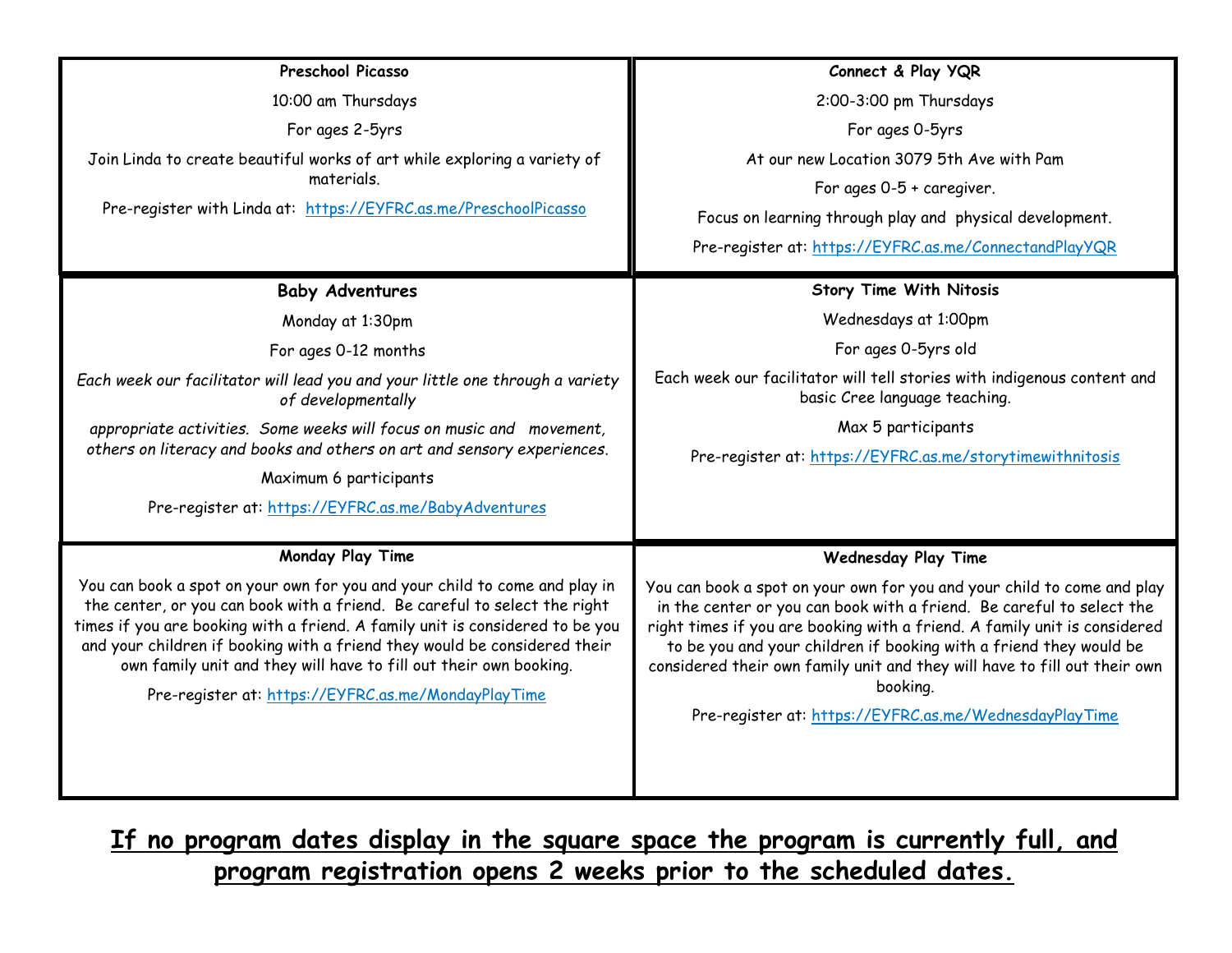|          | Have questions about play or your child's development?                                                                                                                                                                                     |                                                       |  |
|----------|--------------------------------------------------------------------------------------------------------------------------------------------------------------------------------------------------------------------------------------------|-------------------------------------------------------|--|
|          | Call in and ask one of our facilitators:<br>Available between 9am-4pm Monday to Thursday<br>δ.<br>Fridays from 9am-1pm                                                                                                                     |                                                       |  |
|          | Triple P: Workshops                                                                                                                                                                                                                        | Triple P Supports                                     |  |
|          | Come join Triple P Practitioner Dunja for the following zoom sessions:                                                                                                                                                                     | Available between                                     |  |
|          |                                                                                                                                                                                                                                            | $8:30 - 4:30$                                         |  |
|          | June 6, 2022                                                                                                                                                                                                                               | Monday to Friday                                      |  |
|          | Potty Training 10:00am                                                                                                                                                                                                                     |                                                       |  |
|          | Join in on a zoom session all about Potty Training. There is no one magic<br>answer to get our littles to use the potty. However our Triple P Practitioners<br>do have a lot of tips and tricks they love to share that can help make this | Dunja Luzar (306) 520-2074<br>dluzar@earlylearning.ca |  |
|          | transition easier for you and your little one.                                                                                                                                                                                             | Pam Ashurst (306) 519 6616                            |  |
| Friple P | Register at: https://EYFRC.as.me/PottyTraining                                                                                                                                                                                             | pashurst@earlylearning.ca                             |  |
|          | June 16, 2022                                                                                                                                                                                                                              |                                                       |  |
|          | Screen Time 10:00am                                                                                                                                                                                                                        |                                                       |  |
|          | Learn how to manage your kids screen time.                                                                                                                                                                                                 |                                                       |  |
|          | Register at: https://EYFRC.as.me/ScreenTime                                                                                                                                                                                                |                                                       |  |
|          |                                                                                                                                                                                                                                            |                                                       |  |

*Special Thanks to our Sponsors:*





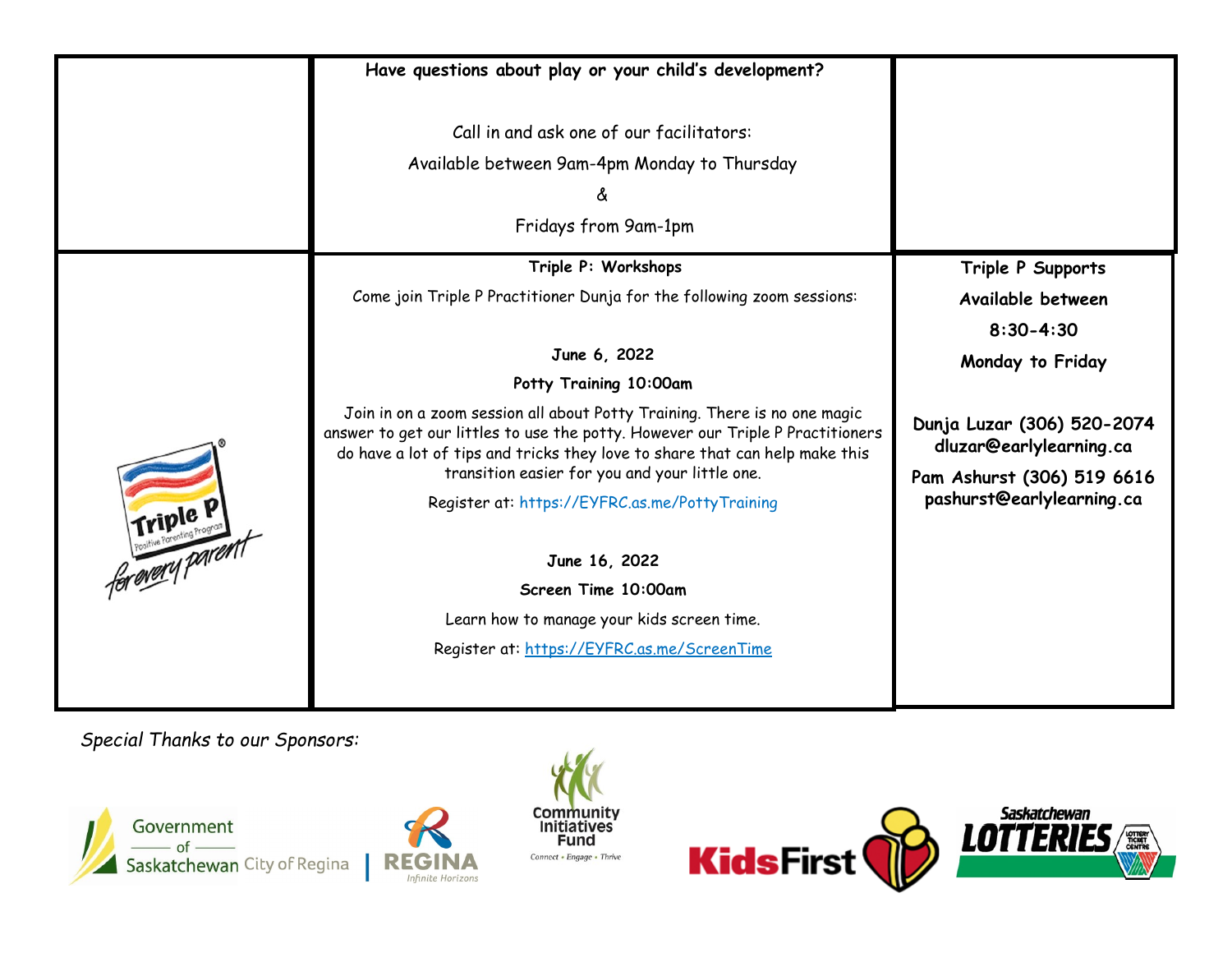|                             | Have questions about play or your child's development?                                                                                                                           |                                                         |
|-----------------------------|----------------------------------------------------------------------------------------------------------------------------------------------------------------------------------|---------------------------------------------------------|
|                             | Call in and ask one of our facilitators:<br>Available between 9am-4pm Monday to Thursday<br>δ.<br>Fridays from 9am-1pm                                                           |                                                         |
|                             | Triple P: Workshops                                                                                                                                                              | Triple P Supports                                       |
|                             | Join Triple P Practitioner Dunja for the following zoom sessions:                                                                                                                | Available between                                       |
|                             | June 22, 2022                                                                                                                                                                    | $8:30 - 4:30$                                           |
|                             | Mealtime                                                                                                                                                                         | Monday to Friday                                        |
|                             | Join Triple P Practitioner Dunja as she discusses some common meal<br>time problems children have and how to address them.<br>Register at: https://EYFRC.as.me/mealtime-problems | Dunja Luzar (306) 520-2074<br>dluzar@earlylearning.ca   |
| Friple P<br>for every paren | June 29, 2022                                                                                                                                                                    | Pam Ashurst (306) 519 6616<br>pashurst@earlylearning.ca |
|                             | Building Healthy Self-Esteem in Children                                                                                                                                         |                                                         |
|                             | Join Triple P Practitioner Dunja for a virtual session on how to Build<br>Heathy Self Esteem in your Children.                                                                   |                                                         |
|                             | Register at: https://EYFRC.as.me/buildinghealthyself-esteeminchildren                                                                                                            |                                                         |
|                             |                                                                                                                                                                                  |                                                         |

*Special Thanks to our Sponsors:*



City of Regina